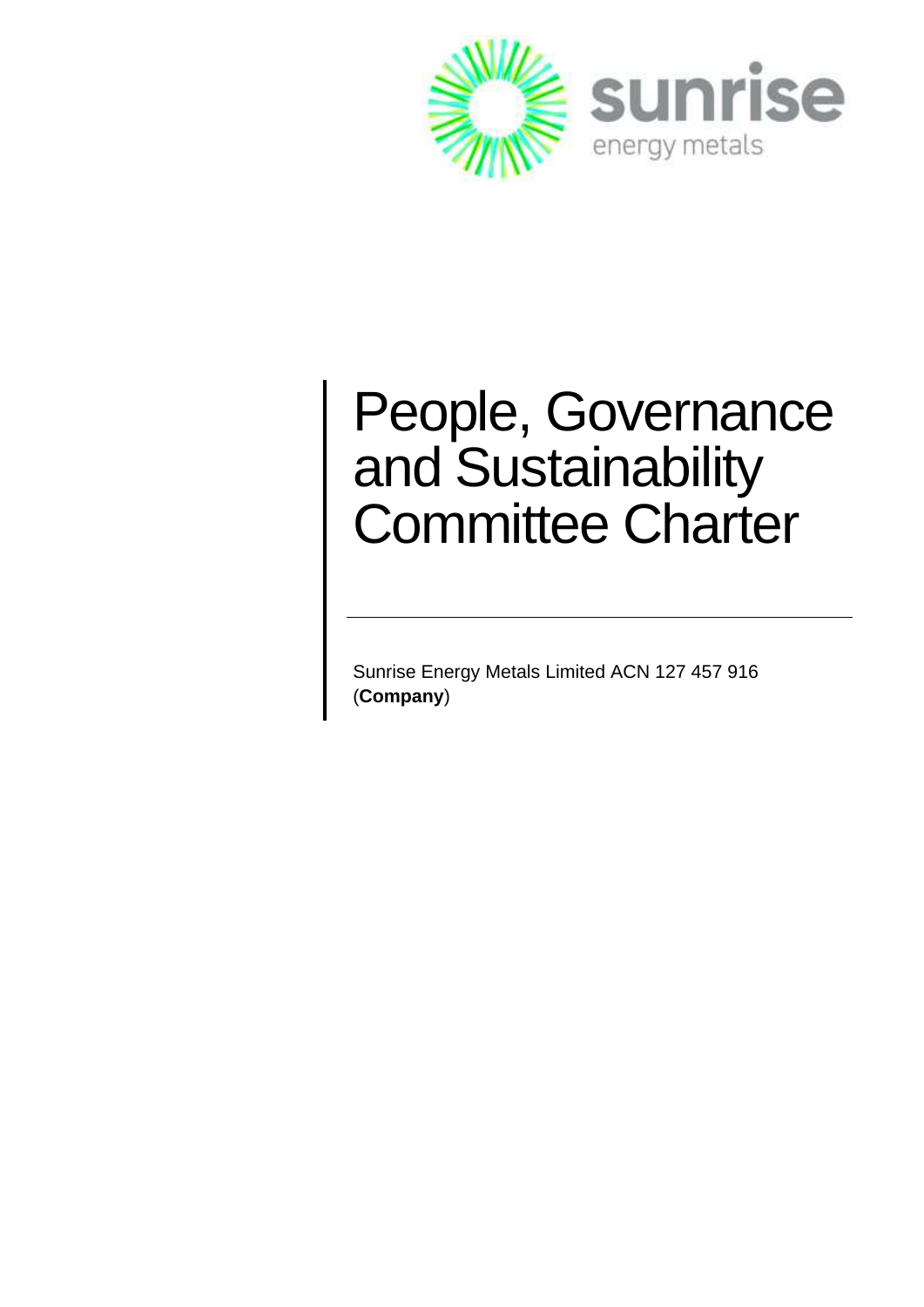# People, Governance and Sustainability Committee Charter

#### 1. Introduction

- 1.1. The People, Governance and Sustainability Committee (**Committee**) is a committee of the Board of Directors (**Board**) of Sunrise Energy Metals Limited (**Company**).
- 1.2. The Board established the Committee under the Company's constitution.
- 1.3. This charter sets out the scope of the Committee's responsibilities in relation to the Company and its controlled entities (**Group**).
- 1.4. The role of the Committee is not an executive role.

# 2. Objectives

- 2.1. The main objectives of the Committee are to assist the Board fulfil its obligations to ensure the Company:
	- (a) has a Board of an effective composition, size and commitment to adequately discharge its responsibilities and duties;
	- (b) has appropriate and unbiased remuneration policies and practices including promotion of diversity to attract, retain and reward Directors who will pursue the Group's long-term growth and success;
	- (c) adopts the most appropriate corporate governance policies and fulfil its responsibilities for oversight of good governance practices of the Group;
	- (d) adopts the most appropriate policies and practices in matters of sustainability, specifically:
		- (i) occupational health and safety (OHS);
		- (ii) community and stakeholder engagement;
		- (iii) environmental management;
		- (iv) heritage and land access; and
		- (v) regulatory compliance in these areas.
	- (e) operates consistently with those policies and practices.

# 3. Nominations - responsibilities

- 3.1. The Committee is responsible for:
	- (a) identifying and recommending to the Board, nominees for membership of the Board including the Managing Director or Chief Executive Officer;
	- (b) identifying and assessing the necessary and desirable competencies and characteristics for board membership and regularly assessing the extent to which those competencies and characteristics are represented on the Board;
	- (c) undertaking appropriate checks before recommending the appointment of the person or putting the person forward to shareholders as a candidate for election as a director. These checks will include the candidate's character, experience, education, criminal record and bankruptcy history;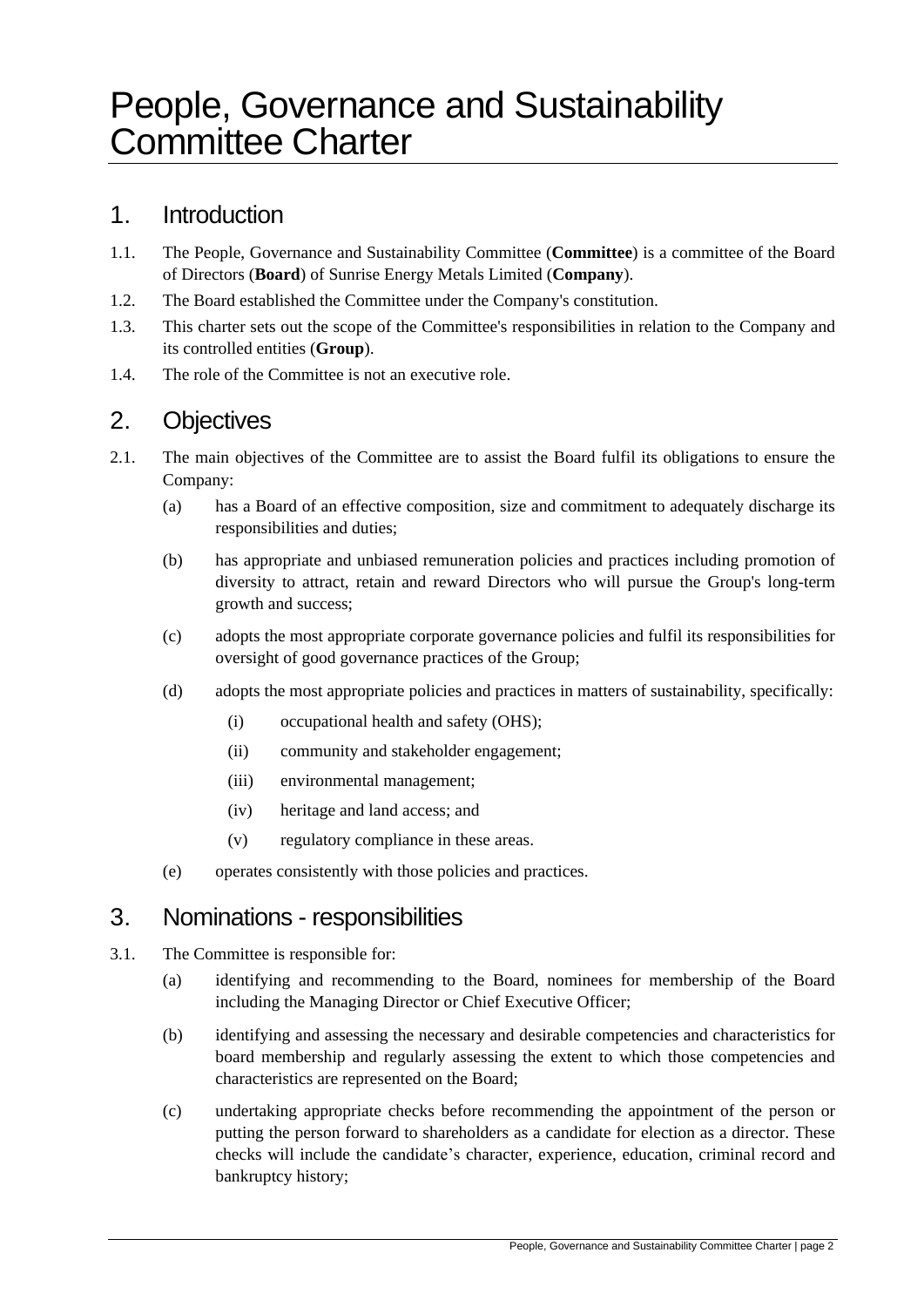- (d) reviewing and making recommendations to the Board in relation to the induction and continuing professional development programs for Directors;
- (e) developing and implementing processes to identify and assess necessary and desirable competencies and characteristics for Board members;
- (f) assessing and determining the time commitment needed from each Board member to adequately perform his or her duties;
- (g) setting out measurable objectives for achieving gender diversity in the composition of its Board, senior executives and workforce generally, and ensure that such objectives are being met;
- (h) ensuring succession plans are in place to maintain an appropriate balance of skills on the Board and reviewing those plans;
- (i) ensuring succession plans are in place at senior executive level and reviewing those plans, and
- (j) recommending the removal of Directors.

#### 4. Performance and education of Directors - responsibilities

- 4.1. The Committee is responsible for:
	- (a) at least annually reviewing the performance of the Managing Director or Chief Executive Officer;
	- (b) establishing processes for and evaluating at least annually the performance of the Board, both collectively and individually; and
	- (c) establishing induction programmes for new Directors; and
	- (d) developing continuing education programmes for Directors.
- 4.2. The Committee will disclose to members of the Company the process for evaluating the performance of the Board, its committees and individual directors in the Company's annual report or such other forum which the Board considers appropriate.
- 4.3. A member of the Committee must not participate in any review or assessment of their own performance.

#### 5. Remuneration - responsibilities

5.1. The Committee is responsible for:

*Executive remuneration*

- (a) reviewing and recommending to the Board for adoption executive remuneration;
- (b) annually considering and recommending to the Board each executive director's total remuneration (including base pay, incentive awards, equity awards, retirement rights and terms of engagement) having regard to executive remuneration policies;
- (c) reviewing and approving, with regard to recommendation of the Managing Director or Chief Executive Officer:
	- (i) the total remuneration (including incentive awards, equity awards and retirement and termination payments);
	- (ii) the terms of engagement; and
	- (iii) any changes to the total remuneration and terms of employment,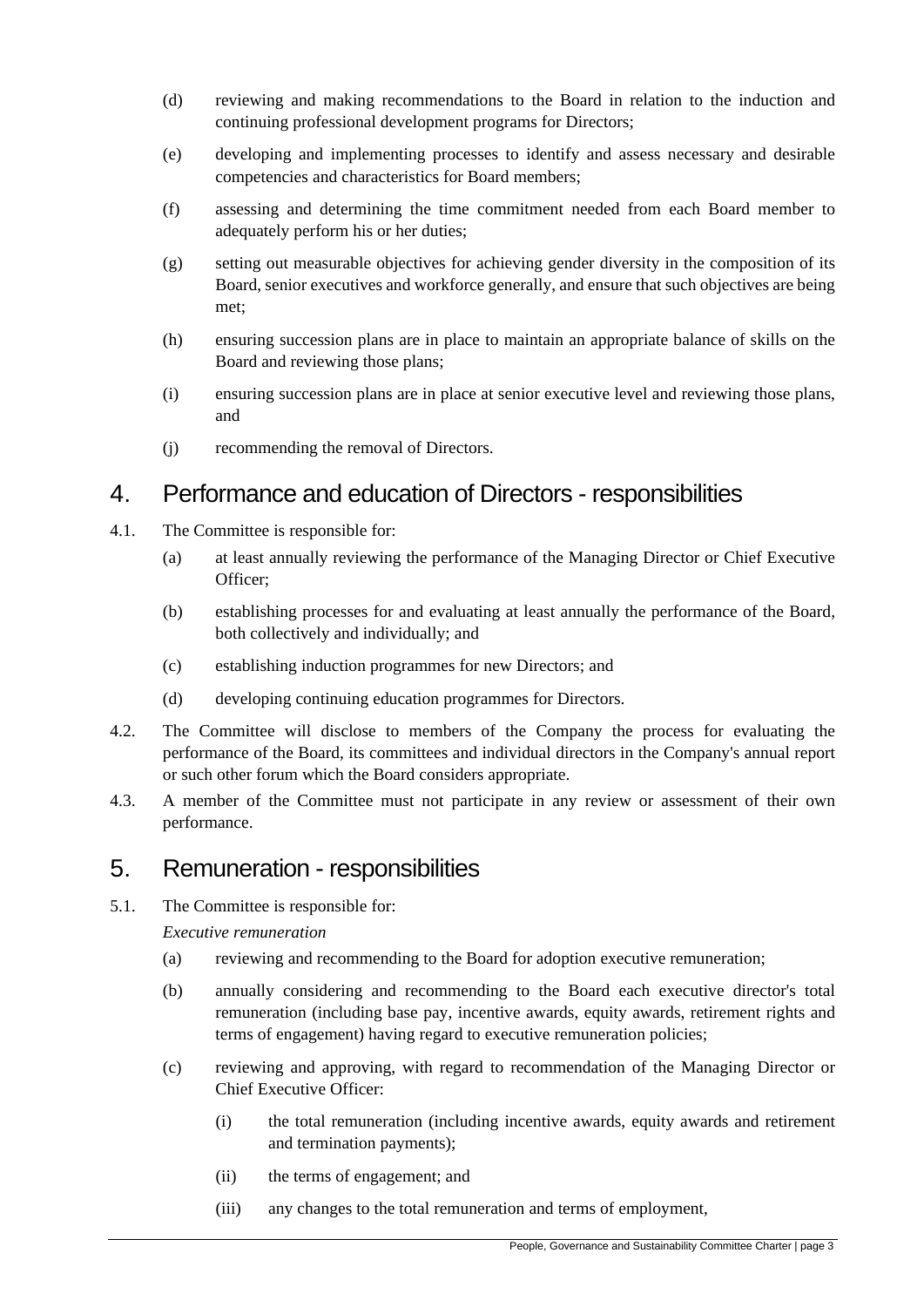of direct reports of the Managing Director or Chief Executive Officer.

*Non-executive remuneration*

(d) reviewing and recommending any changes to the Board at least annually with regard to the remuneration of non-executive directors for serving on the Board and any committee (both individually and in total) and retirement policies;

*Retirement benefits*

(e) reviewing retirement benefits including superannuation arrangements as appropriate;

*Recruitment and termination*

- (f) ensuring there is no gender or inappropriate bias in the recruitment, retention and remuneration policies and practices for Directors and employees including executive; and
- (g) reviewing and recommending to the Board for adoption recruitment, retention and termination policies and practices for the Board and executive and including preparing for approval by the Board any report on executive remuneration that may be required under relevant regulatory standards.

#### 6. Governance – responsibilities

- 6.1. The Committee is responsible for providing advice to the Board on corporate governance matters generally and, in particular to:
	- (a) assist the Board to adopt the most appropriate corporate governance policies while meeting applicable corporate governance requirements including those arising under the Corporations Act 2001 (Cth) (the "Act"), ASX Listing Rules and other relevant regulatory standards;
	- (b) annually review the Group's corporate governance framework including the Committees, their charters and operation;
	- (c) inform the Board of corporate governance requirements of regulators, including the Australian Securities and Investments Commission, Australian Securities Exchange and other stakeholders;
	- (d) review best practice developments in corporate governance in Australia and globally and identify to the Board corporate governance standards which it considers appropriate and in the best interests of the Group;
	- (e) determine the independence of Directors (including the criteria for determination) and monitor the ongoing status of such Directors;
	- (f) consider questions of possible conflict of interest arising for Directors, review existing behaviour and ethical guidelines for Directors and recommend changes for adoption by the Board; and
	- (g) approve the Group's Corporate Governance statement and review annually.

#### 7. Sustainability – responsibilities

- 7.1. The Committee is responsible for providing advice to the Board on sustainability matters generally and, in particular to:
	- (a) approving and recommending to the Board for adoption policies and procedures on sustainability to establish an effective and efficient system for oversight and management;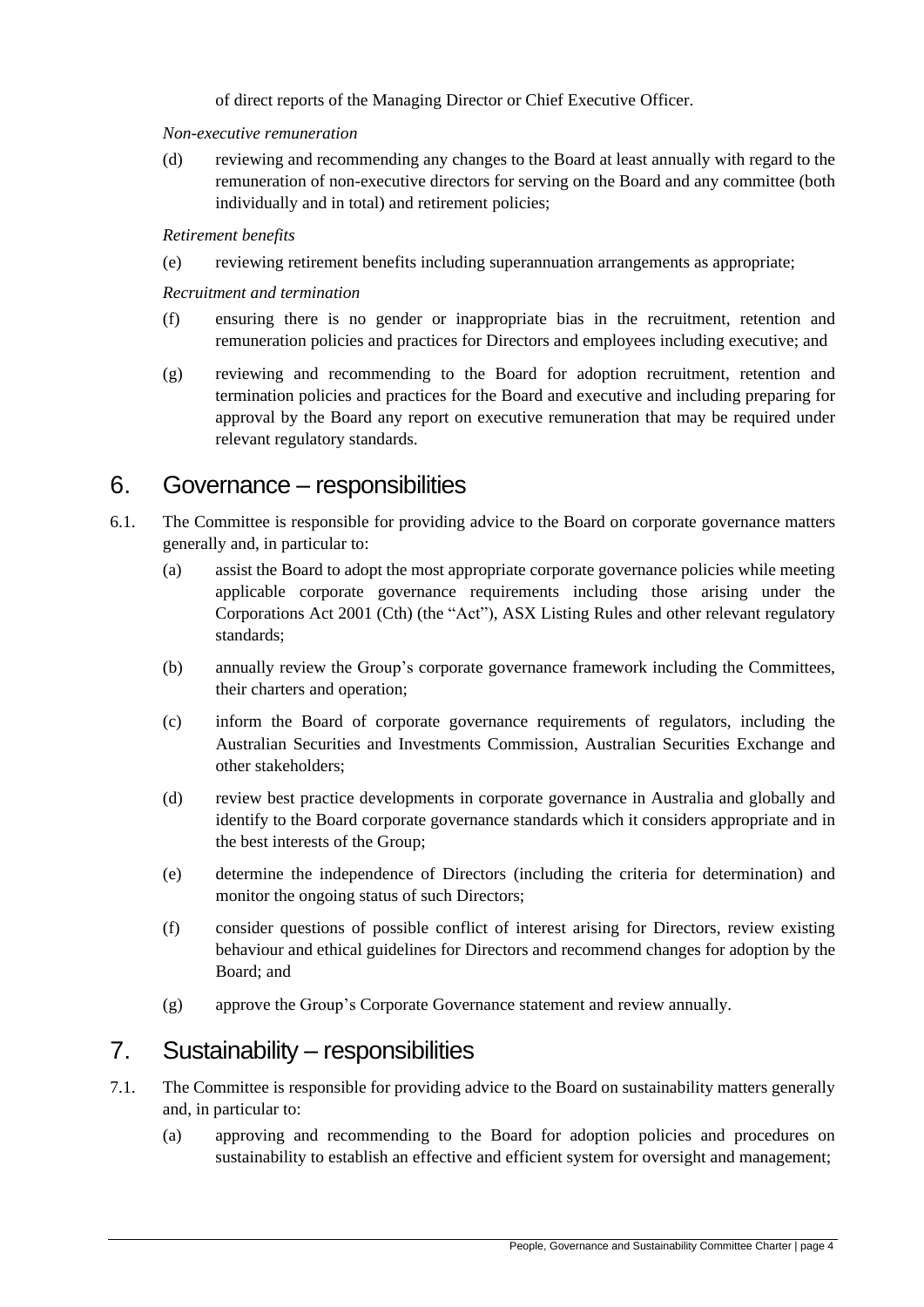- (b) regularly reviewing with management, the Company's record of performance on community relationships, occupational health, safety, and environmental matters along with any proposed actions based on the record of performance;
- (c) review and report to the Board on material non-compliance with legislation and regulations across the Company;
- (d) obtaining an independent judgment from an external auditor regarding the Company's policies, procedures, and performance on sustainability; and
- (e) monitoring changesin applicable regulations and legislation and reviewing compliance with all applicable regulations and disclosures.

# 8. Other responsibilities

8.1. The Committee is responsible for doing anything the Board considers appropriate in the context of this charter.

# 9. People, Governance and Sustainability Committee composition

- 9.1. The Board will appoint at least three Directors to the Committee taking into account the prevailing ASX Corporate Governance Guidelines. Other Directors have a standing invitation to attend each meeting.
- 9.2. The Board will appoint an independent director as Chairperson of the Committee.
- 9.3. The role of the Chairperson of the Committee is to:
	- (a) determine the agenda for meetings of the Committee in conjunction with the Secretary of the Committee;
	- (b) chair meetings of the Committee and take reasonable steps for the proper functioning of the Committee, including the proper conduct of meetings and an appropriate level of discussion;
	- (c) ensure adequate flow of relevant information to the Committee;
	- (d) advise the Board on the Committee's recommendations to the Board on matters falling within the scope of the Committee's responsibilities;
	- (e) review the minutes of meetings of the Committee for circulation to and approval of the Committee, and sign the approved minutes; and
	- (f) act under a delegation of the Committee, including liaising on behalf of the Committee with consultants advising the Committee.
- 9.4. The Board decides appointments, rotations and resignations within the Committee having regard to the ASX Listing Rules, the Act and the Company's constitution.

# 10. People, Governance and Sustainability Committee meetings

- 10.1. The Committee will meet as often as it considers necessary.
- 10.2. The quorum for a Committee meeting is two Committee members.
- 10.3. Committee meetings may be held by any technological means allowing its members to participate in discussions even if all of them are not physically present in the same place. A member who is not physically present but participating by technological means is taken to be present.
- 10.4. The Committee may pass or approve a resolution without holding a meeting in accordance with the procedures (so far as they are appropriate) in section 248A of the Act.